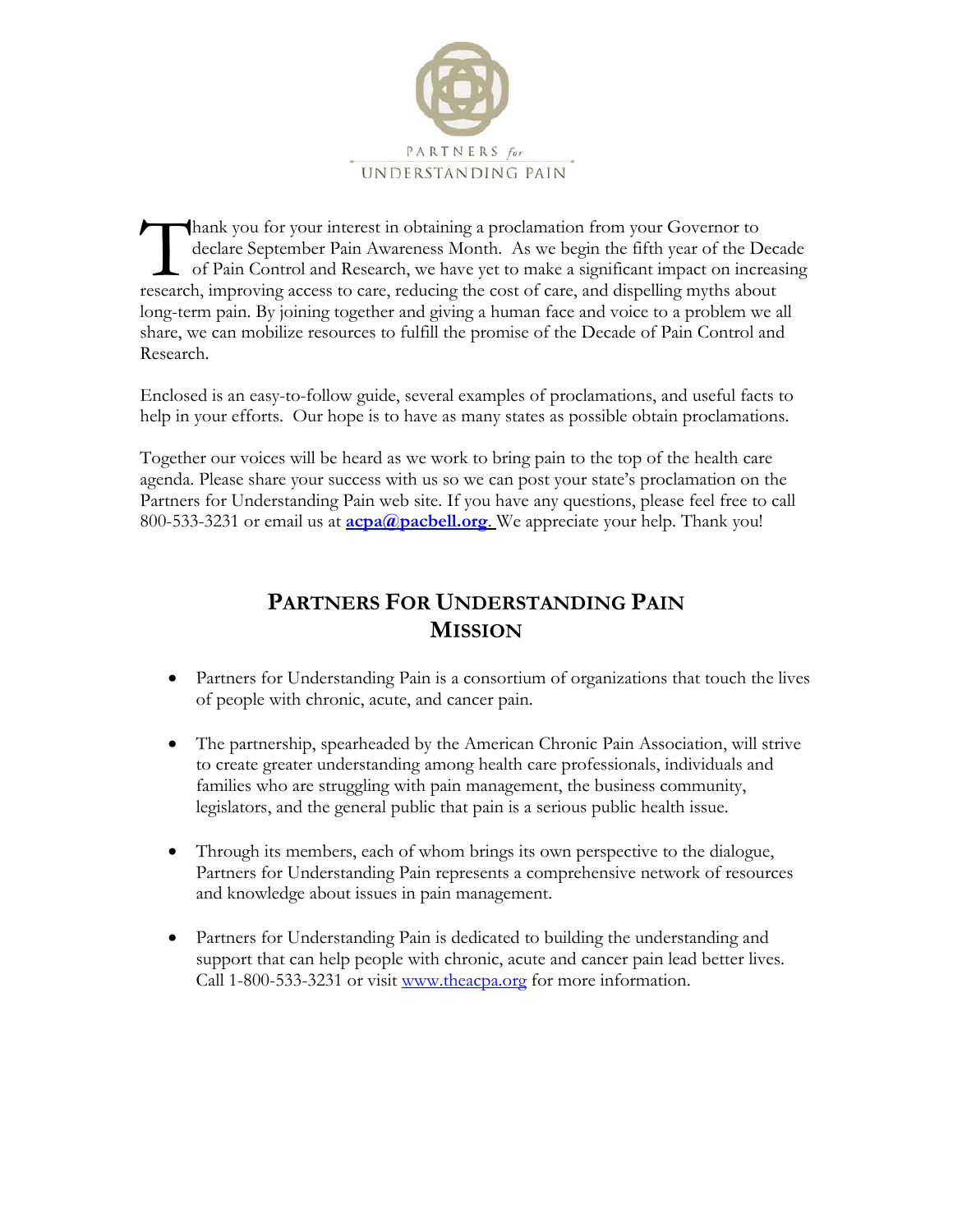

## **PROCESS FOR SECURING STATE GOVERNORS' PROCLAMATIONS**

1) **Goal and Purpose:** Identify your goal and the purpose. Example:

The goal is to obtain a Governor's Proclamation declaring September as Pain Awareness Month.

The purpose is to increase awareness surrounding the under-treatment of pain, to activate individuals to work toward reducing barriers and increasing access to appropriate pain management, and to improve the quality life of those suffering from pain.

- 2) **Supporting materials:** Identify and gather all the current supporting materials on the subject. These will form the foundation on which you are making your request. They need to include statistics that reveal the incidence of the problem with credible references. A good source of information would be your state pain initiative whose contact information can be found at [www.aspi.wisc.edu](http://www.aspi.wisc.edu/). Use the attached proclamations that were already successful in Arizona and Pennsylvania as a template for your state's proclamation. Any work that you can do for the Governor's office in the writing of the proclamation or providing suggested wording will be appreciated and speed the process along. It will also help to ensure that the finished product accurately reflects your purpose.
- 3) **Contacting the Governor's office:** Once these materials are collected and prepared, call the Governor's office to determine which department is responsible for the writing and issuing of State Governor's Proclamations. This department may vary by state, and may be listed as Public Relations, Press Office, Proclamation Office, etc. Determine the name of the contact person in charge of proclamations in that office. Contact information for your Governor's office can be found at [www.nga.org](http://www.nga.org/).
- 4) **Requesting the proclamation:** Call the contact person and introduce yourself and verify that he/she is in charge of proclamations. Identify yourself and explain your mission and state your goal and purpose. Ask if they'd like you to make an appointment to visit with them and share your materials, or if they would prefer that you send them the materials in the mail for their review. (*Use the quickest mailing method that you can afford so that the staff receives the materials soon after the phone call*). Always call to ensure they have received the materials and are comfortable with going forward with the request. In some instances, proclamations can be secured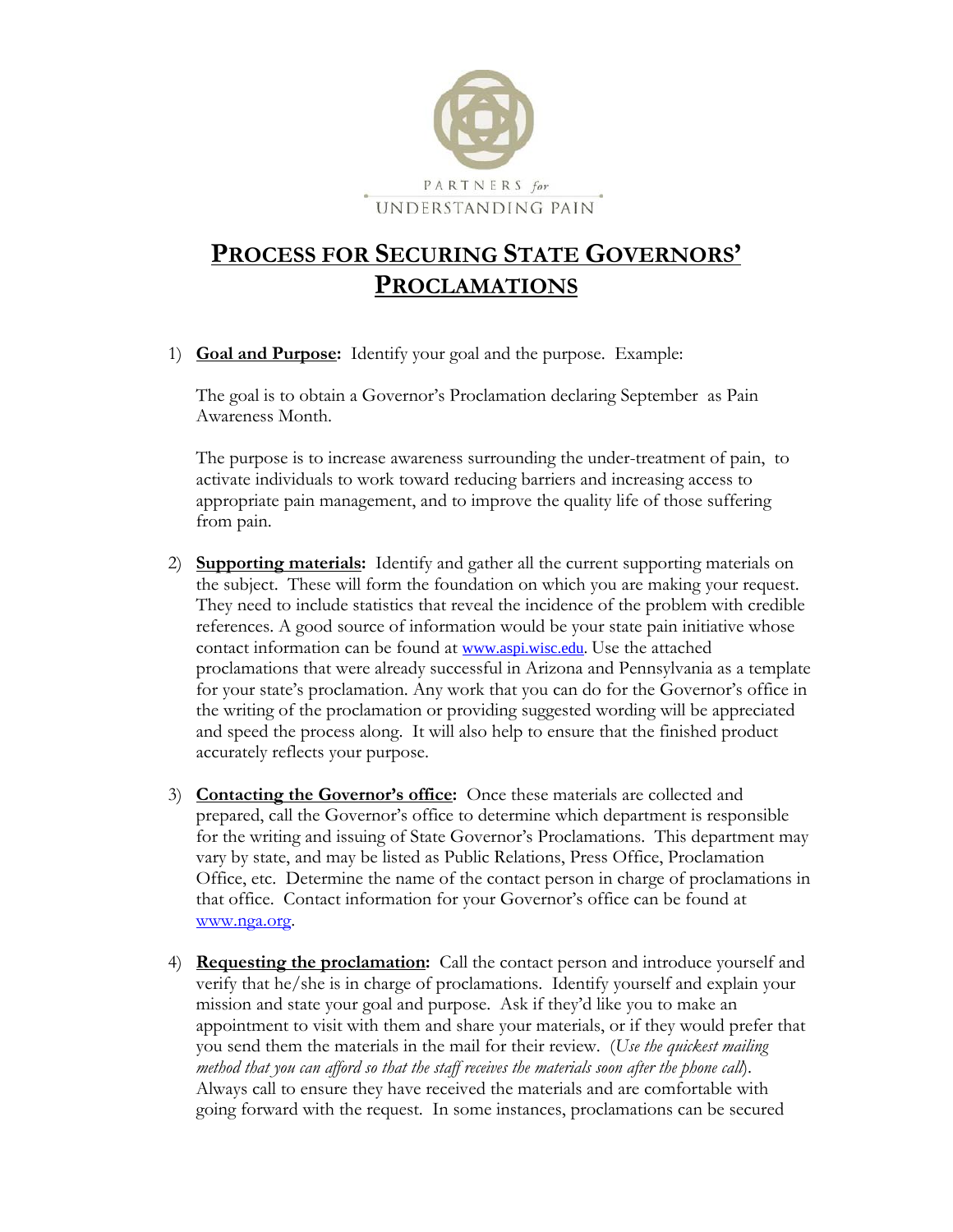over the phone, but if you detect some reluctance from them about issuing a proclamation, a face-to-face meeting to make your case can be very effective.

- 5) **Timing**: Be sure to find out how long they anticipate the process to take. It is suggested to allow a minimum of 2-3 months lead-time. In some instances proclamations can be secured in less time, but it is always good to start early. In this instance, Partners for Understanding Pain suggests you secure your September proclamation by the end of June in order to maximize national publicity.
- 6) **Receipt of proclamation:** Request that the office send the finished proclamation directly to you as soon as it is finished. Be sure your contact information is included on all correspondence.
- 7) **Follow up:** It is appreciated when you tell the office how you intend to use the proclamations and then provide them with any pertinent feedback. An example of this relevant to September Pain Awareness Month would include using the recognition from the proclamation to raise awareness about the under-treatment of pain and access and barriers to pain management as a public health issue through media and community outreach. A follow up memo to the Governor's office detailing any events or media coverage will only make your case stronger should you approach them next year.

Attachments:

State proclamations Fact sheet about pain Decade of Pain, Control and Research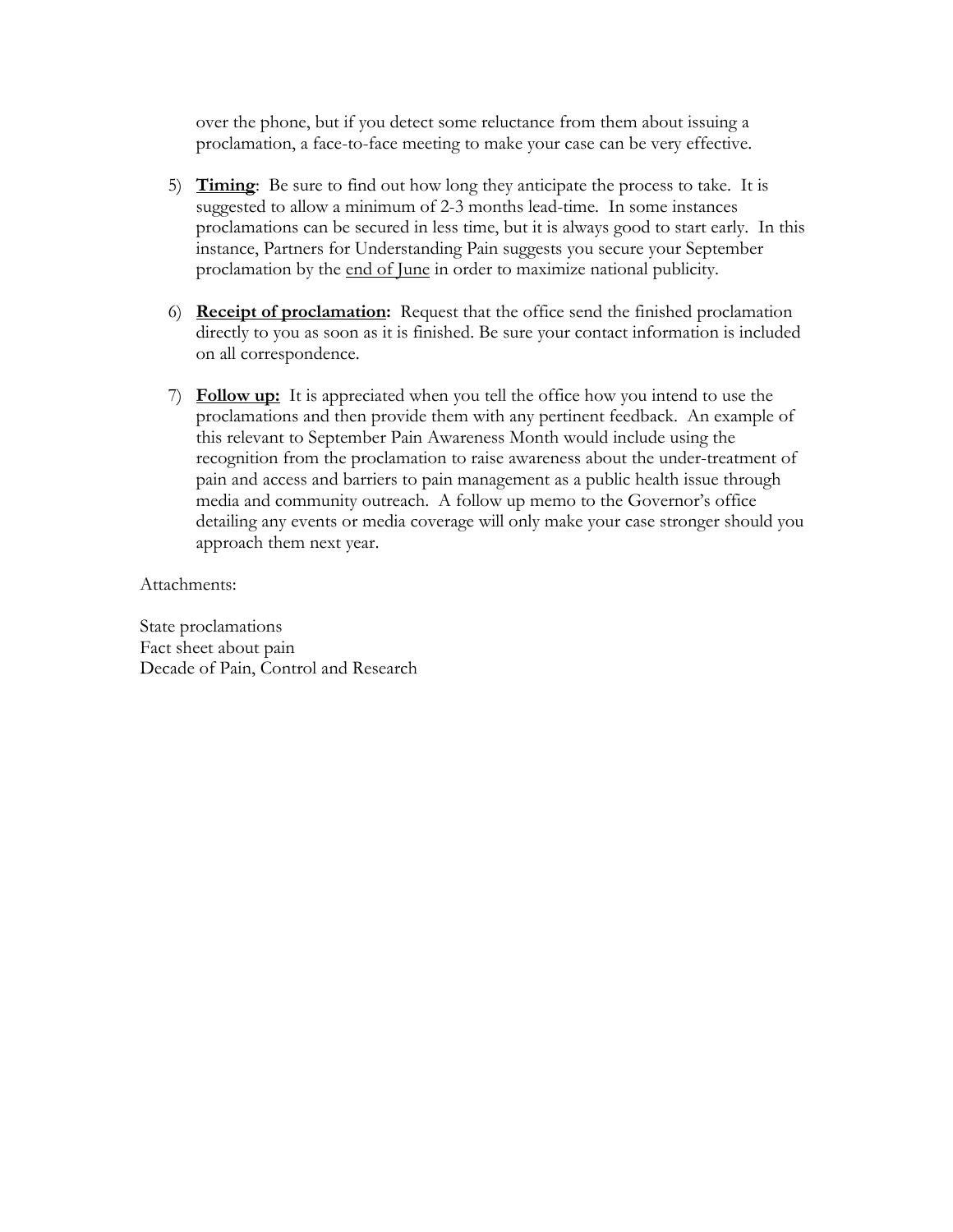

# **PAIN FACT SHEET**

Pain touches each one of us at one time or another. Pain can begin for many different reasons. Yet as common as pain is, the medical community is just beginning to understand and better address the many forms of pain.

**Partners for Understanding Pain** developed this fact sheet to provide information and to distinguish among the three types of pain—chronic, acute, and cancer pain.

Acute pain has a distinct beginning and end and is the result of illness or injury. This type of pain usually can be largely relieved with appropriate treatment, as can cancer pain. It is important that the pain be taken seriously and managed as part of sound patient care.

Currently there is no cure for chronic pain and, as a condition that can affect individuals lifelong, it also needs to be taken seriously. A multidisciplinary treatment approach can help people with chronic pain regain control of their lives and reduce their sense of suffering.

#### **CHRONIC PAIN FACTS**

#### **Key Facts:**

- Chronic pain lasts. Pain is considered chronic when it continues beyond the usual recovery period for an injury or an illness. It may be continuous or come and go.
- Chronic pain, sometimes called persistent pain, can be very stressful for both the body and the soul and requires careful, ongoing attention to be appropriately treated.
- Chronic pain is often intractable, as the cause of pain cannot be removed or treated.
- Chronic pain is the number one cause of adult disability in the United States.
- Chronic pain can touch nearly every part of a person's daily life. It also has an impact on the family and, because of its economic and social consequences, it affects us all.
- Chronic pain can be a source of frustration for the health care professionals who seek to provide care and assistance.

#### **Incidence:**

 The American Chronic Pain Association (ACPA) estimates that one in three Americans (approximately 50 million people) suffers from some type of chronic pain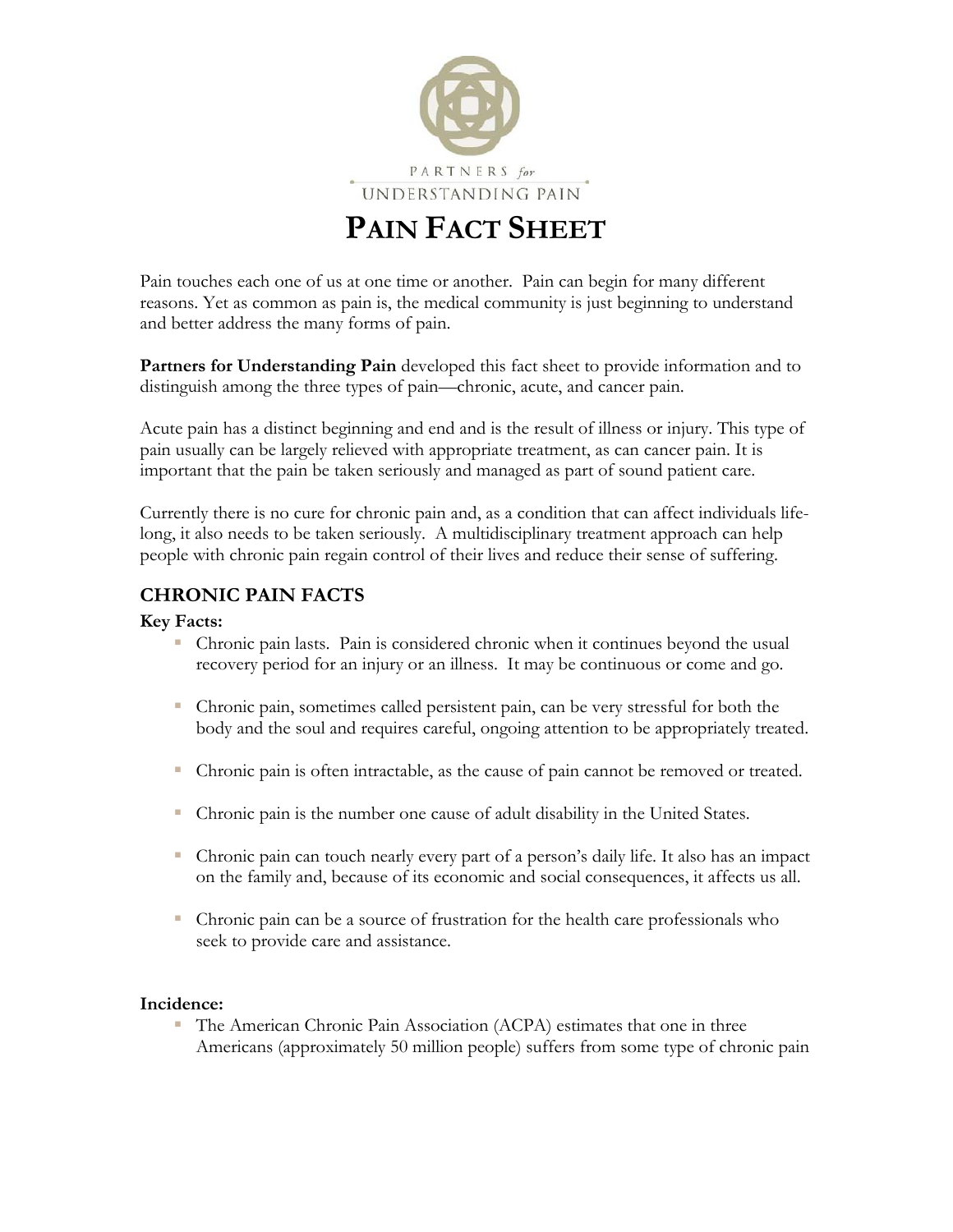#### **Causes:**

 Lower back problems, arthritis, cancer, RSDS, repetitive stress injuries, shingles, headaches, and fibromyalgia are the most common sources of chronic pain. Others include diabetic neuropathy, phantom limb sensation, and other neurological conditions.

#### **ACUTE PAIN FACTS**

#### **Key Facts:**

- Acute pain may be mild and last just a moment. It also can be severe and last for weeks or months, as does pain from a burn, pulled muscle, or broken bone.
- Acute pain has a distinct beginning and end. The cause of acute pain is known and, as you heal, the pain will lessen and finally go away.
- Acute pain usually starts suddenly, may be sharp, and often triggers visible bodily reactions such as sweating, an elevated blood pressure, and more. Acute pain is generally a signal of rapid-onset injury to the body and it resolves when pain relief is given or the injury is treated.
- Pain should be considered the fifth vital sign, along with respiration, pulse, blood pressure, and core temperature.
- Most of the time medication and other treatment can greatly relieve acute pain. Pain management is an important part of effective total care.

#### **Incidence:**

- Muscle pain, one of the most common types of acute pain, affects 53 percent of Americans.
- Lower back pain is the most common form of acute pain and is the fifth most common cause for all physician visits. It is responsible for direct health care expenditures of more than \$20 billion annually.

#### **Causes:**

- Acute pain is triggered by tissue damage such as a skin burn, muscle pain, or a broken bone. It's the type of pain that generally accompanies an illness, an injury, or surgery.
- Acute pain can manifest in just about any part of the body.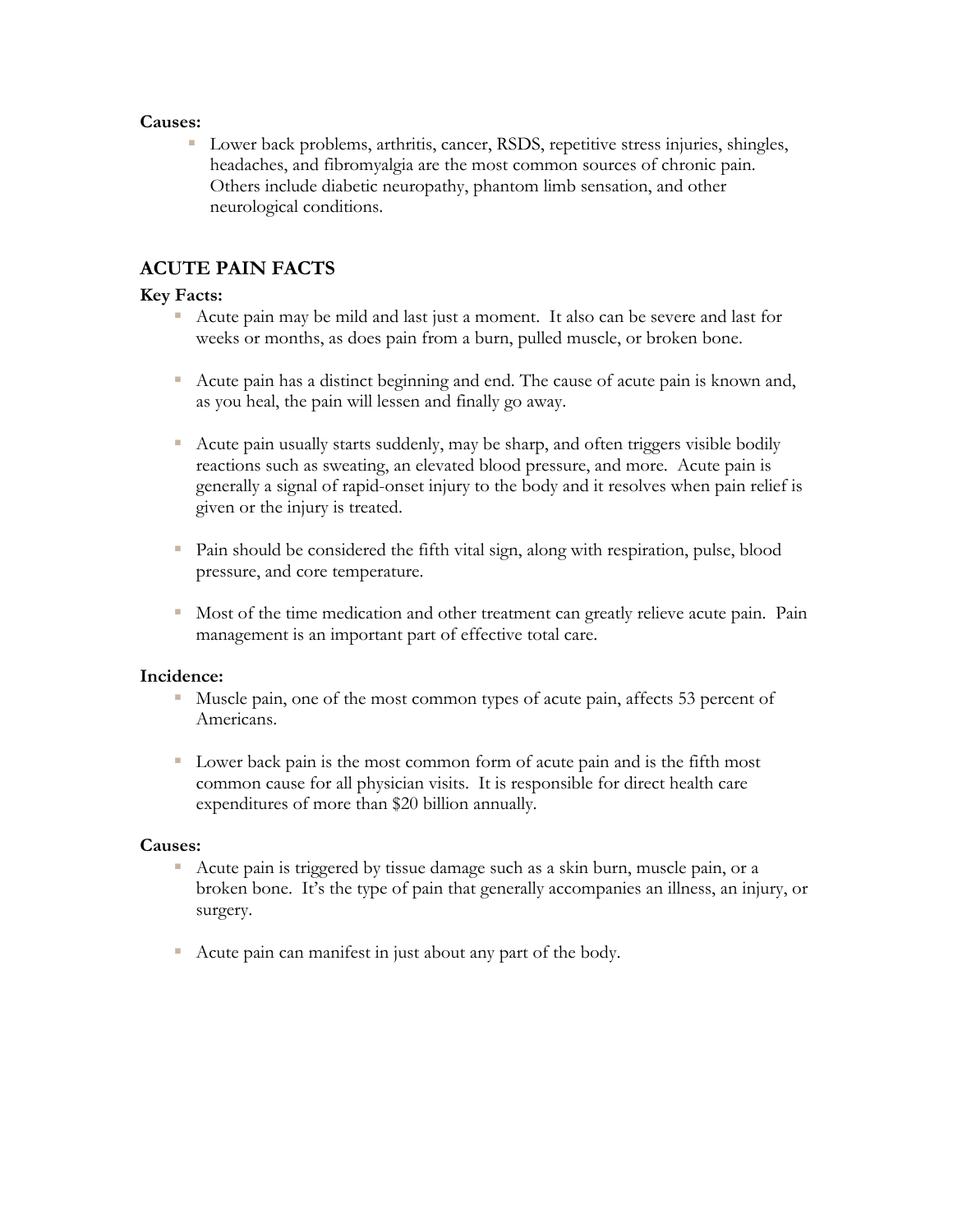#### **CANCER PAIN FACTS**

#### **Key Facts:**

- Not everyone who has cancer experiences pain; those who do may not have it all the time.
- Ongoing cancer pain can be successfully treated in about 95 percent of people with cancer with the drug and non-drug therapies that are currently available.
- Along with ongoing cancer pain, sometimes people have acute flares of pain when not all pain is controlled by the medication or therapy. This pain, usually called breakthrough pain, can also be controlled by additional medications.
- Cancer patients often downplay their pain to doctors for fear that their pain means that their cancer is getting worse or that they will be thought to be complainers.
- In almost every aspect of cancer treatment—surgery, chemotherapy or radiation cancer patients follow the lead of their doctors. But when it comes to pain, patients need to assert themselves and be open about the degree of pain they are experiencing.

#### **Incidence:**

- Approximately 30 to 40 percent of Americans diagnosed with cancer experience moderate to severe pain, with 90 percent of people who have a more advanced diagnosis of cancer experiencing significant amount of pain.
- Sixty to 80 percent of all cancer patients with bone metastases feel pain.

#### **Causes**:

Most cancer pain is caused by the effects of cancer itself, side effects of treatment, compression on bones, nerves or body organs, poor blood circulation, blockage of an organ, metastasis, infection, or inflammation.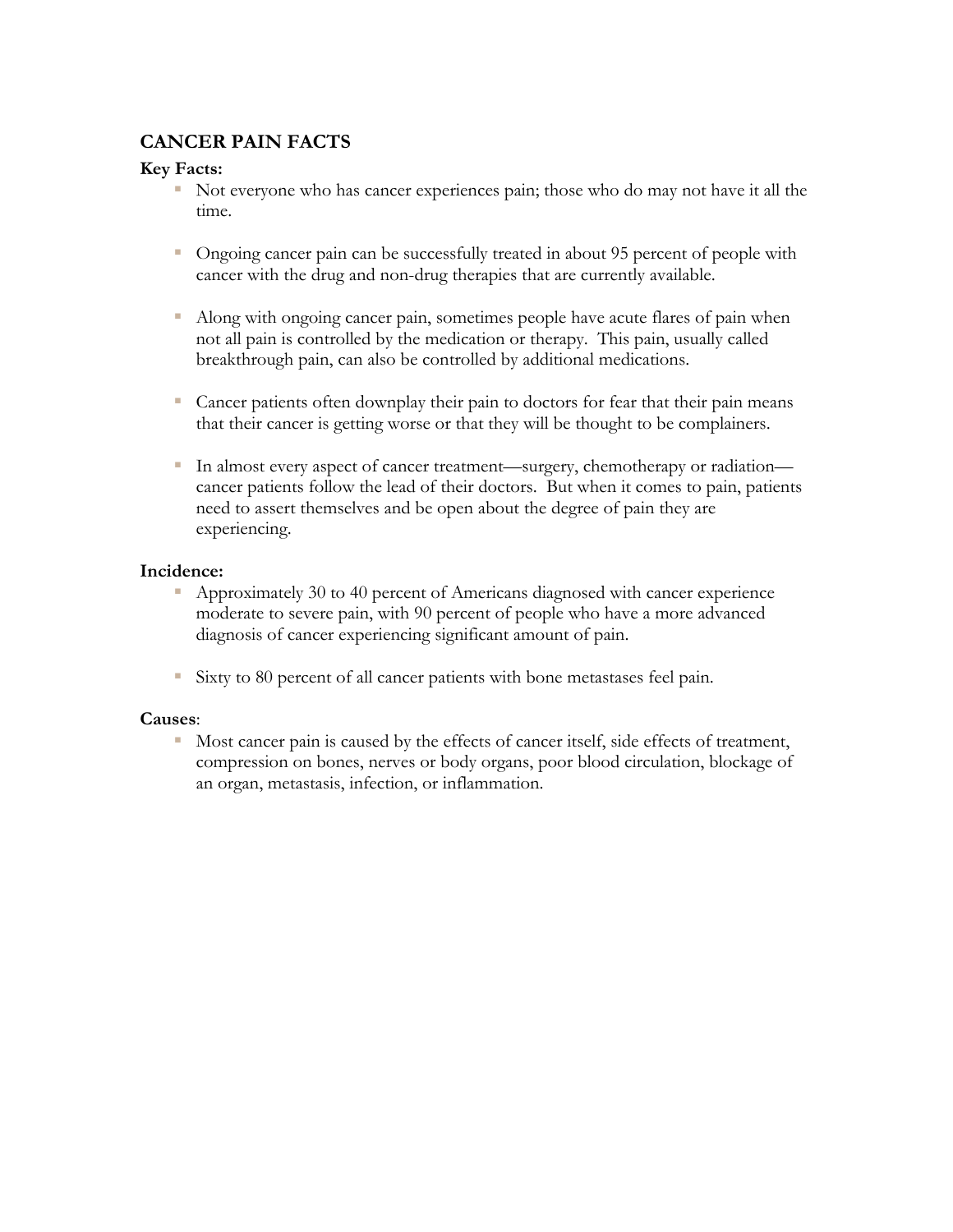Janet Napolitano Governor

# Office of the Governor

#### \*PAIN AWARENESS MONTH \*

WHEREAS, approximately 50 million Americans are living with chronic pain today and it is the number one cause of adult disability in the United States according to the joint Commission on the Accreditation of Healthcare Organizations (JCAHO).; and

**WHEREAS**, the American Chronic Pain Association (ACPA) has over 500 support groups available in over nine countries; and

WHEREAS, these support groups teach pain management skills that are constructive methods of dealing with pain; and

WHEREAS, ACPA through Pain Awareness Month, will create public awareness and facilitate cooperative efforts among various organizations with an interest in the many aspects of pain and address the many obstacles and issues that living with chronic pain create;

NOW, THEREFORE, I, Janet Napolitano, Governor of the State of Arizona, do hereby proclaim September, 2004 as

#### \*PAIN AWARENESS MONTH\*

IN WITNESS WHEREOF, I have hereunto set my hand and caused to be affixed the Great Seal of the State of Arizona

GOVERNOR

Anice K. Brewer

DONE at the Capitol in Phoenix on this

**Secretary of State** 

fourteenth' day of June in the year Two Thousand and Four and of the Independence of the United States of America the Two Hundred and Twenty-eighth.

ATTEST: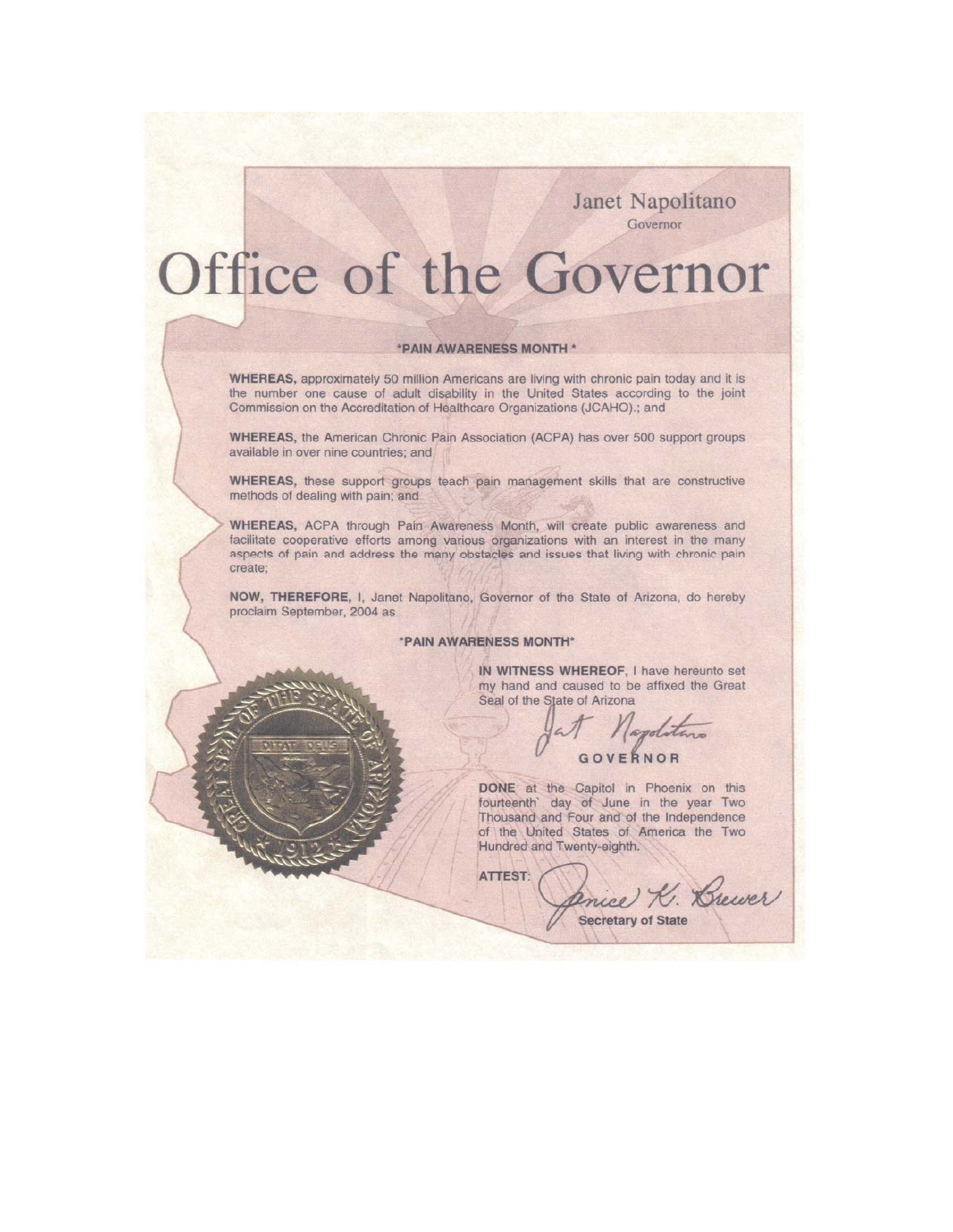# CLautenturealth Wennsylvania

## nuernor's (Dffice

#### **PROCLAMATION**

#### PAIN AWARENESS MONTH September 2002

WHEREAS, Pain touches every member of our society at sometime throughout their life; and

WHEREAS, more than 48 million Americans suffer from chronic pain; and

WHEREAS, recent strides have been made in the research and treatment of chronic pain; and

WHEREAS, increased awareness of and potential cures for chronic pain can lead to much needed relief; and

WHEREAS, untreated chronic pain may potentially rob Pennsylvanians of their quality of life - affecting their physical, psychological, social and spiritual wellbeing.

THEREFORE, In special recognition of the importance of Pain Awareness, I, Mark S. Schweiker, Governor of the Commonwealth of Pennsylvania, do hereby proclaim September 2002, as PAIN AWARENESS MONTH in Pennsylvania and encourage all citizens to strive to educate themselves and their communities about chronic pain.



GIVEN under my hand and the Seal of the Governor at the City of Harrisburg this twenty-sixth day of August in the year of our Lord two thousand and two and of the Commonwealth the two hundred and twenty-seventh.

MARK S. SCHWEIKER Governor